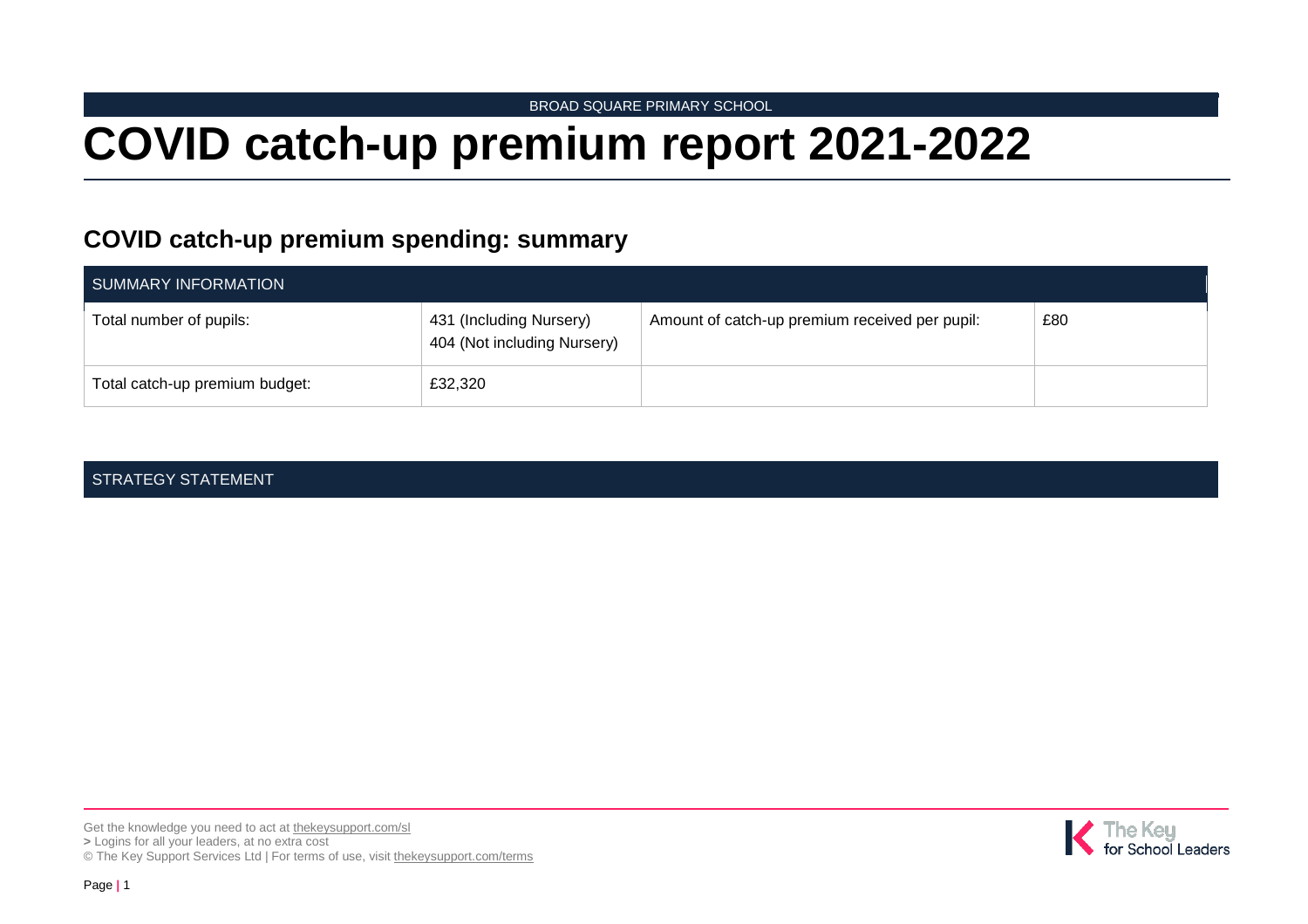#### STRATEGY STATEMENT

Overview of the school's catch up priorities:

- 1.Supporting children to build on their knowledge from pre-lockdown, revisiting essential skills and knowledge for each subject with a particular emphasis on reading, writing and mathematics, phonics and grammar.
- 2.Supporting children's social and emotional wellbeing through the use of training for staff and updated Jigsaw scheme
- 3.Ensure equality of education for children isolating at home through the remote learning offer.

#### Core Approaches:

#### **4.Teaching**

Quality first teaching supported by evidence-informed CPD for teachers and support staff.

A broad and engaging curriculum that focuses on vocabulary acquisition.

Assessing pupils' learning and wellbeing needs, with a bespoke approach based on outcomes.

Whole-class reading approach underpinned by clearly defined formative assessment practices.

Use of high-quality programmes of learning for Maths and English to support teachers to deliver key learning that was missed due to school closures. Continued development of a Maths mastery approach, supported by the Maths Hub.

Key learning and threshold concepts identified for the wider curriculum to enable focused planning and any necessary adaptations to our current programmes of learning.

Microsoft Teams used as a platform for Home Learning, with teachers modelling how to access resources in school, with feedback on work submitted provided by teachers.

#### **5.Targeted Academic Support**

Same-day in-class intervention.

Teacher-led targeted teaching for Year 2 and 6 pupils, as well as other year groups whilst timetabling allows through the support of two HLTAs in addition to class teaching assistants.

Specific intervention programmes, led by both Teachers and Teaching Assistants.

Question and task-based analysis used to identify gaps in groups of learners, interventions planned to target these areas.

#### **6.Wider Strategies**

Daily breakfast in classrooms for all.

Increased opportunities for outdoor learning provision, especially in EYFS and KS1.

Additional PSHE provision through the Happy-Centred Classroom and Jigsaw

School staff used to cover classes rather than supply staff where possible.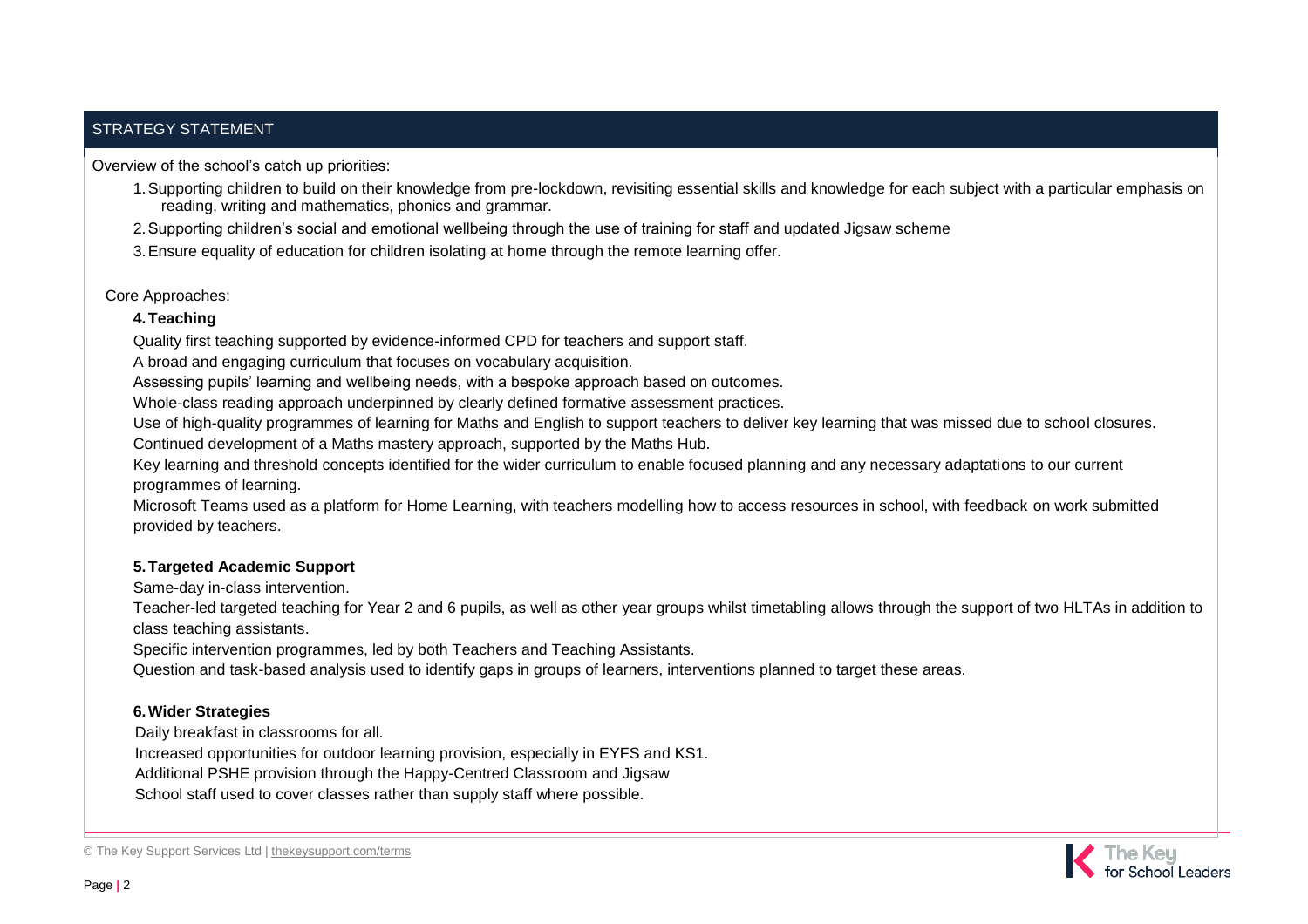#### STRATEGY STATEMENT

#### **The overall aims of our catch-up premium strategy**

- a.To reduce the attainment gap between your disadvantaged pupils and their peers
- b.To raise the attainment of all pupils to close the gap created by COVID-19 school closures
- c. To ensure all children are able to attend and also access excellent provision for remote learning

## **Barriers to learning**

| BARRIERS TO FUTURE ATTAINMENT                                                        |                                                                                                                             |  |  |
|--------------------------------------------------------------------------------------|-----------------------------------------------------------------------------------------------------------------------------|--|--|
| Academic barriers: (issues addressed in school such as low levels of literacy/maths) |                                                                                                                             |  |  |
| A                                                                                    | Low starting points on entry to EYFS, particularly with levels of communication and language, PSE, Literacy and Mathematics |  |  |
| B                                                                                    | Lack of stamina for reading, writing and mathematics due to prolonged period out of school                                  |  |  |
| C                                                                                    | High levels of SEN, requiring additional support to reach expected standards                                                |  |  |

| <b>ADDITIONAL BARRIERS</b> |                                                                                                                      |  |  |
|----------------------------|----------------------------------------------------------------------------------------------------------------------|--|--|
|                            | External barriers: (issues which require action outside school such as home learning environment and low attendance) |  |  |
| D                          | Emotional wellbeing of children and their families leading to reduced levels of attendance                           |  |  |
| Е                          | Limited access to technology                                                                                         |  |  |
| E                          | Many parents find it difficult to home school for a variety of reasons                                               |  |  |

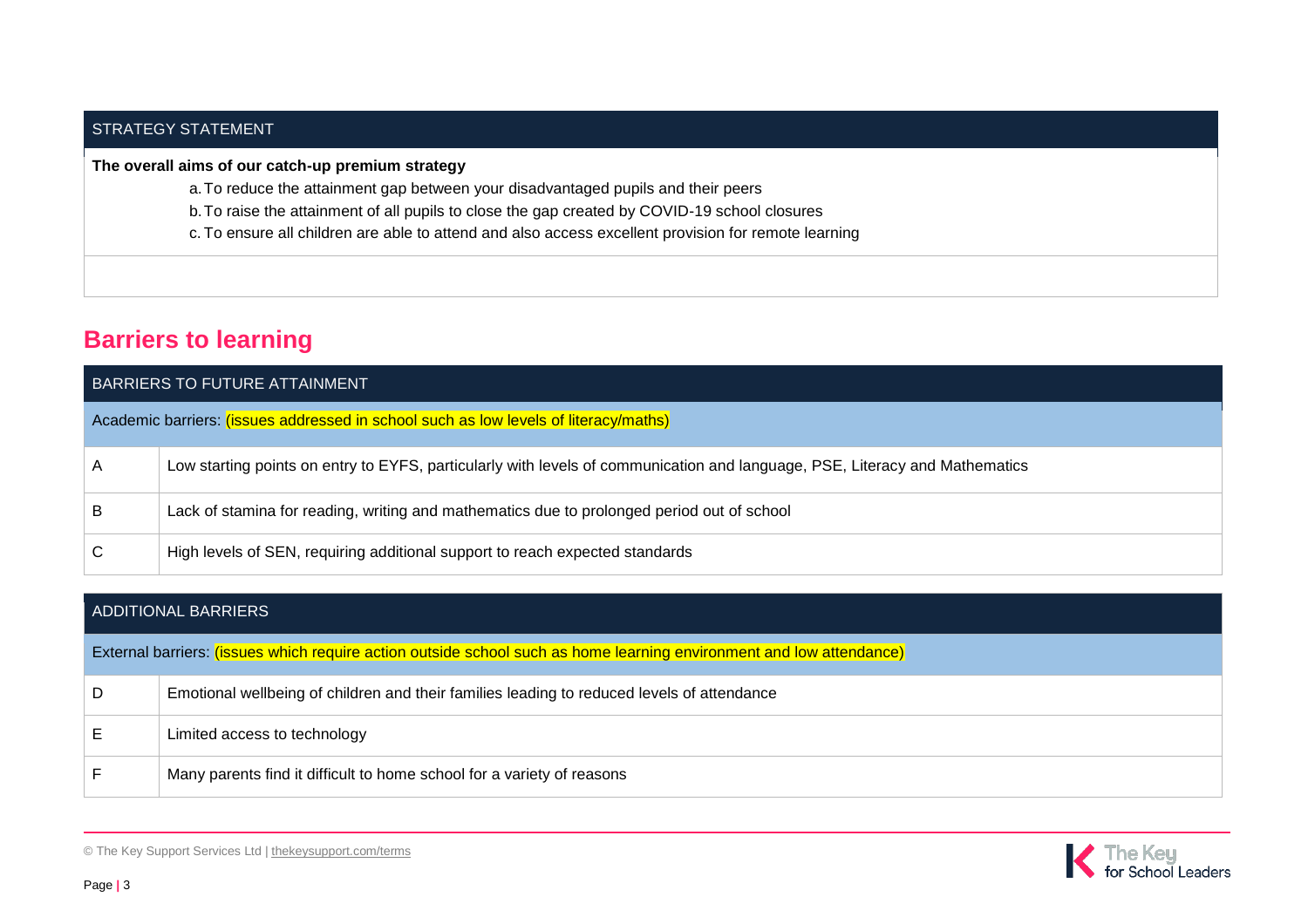## **Planned expenditure for current academic year**

| Quality of teaching for all                                                                                                                                                                                                                                                                                                                                                                                                                                                                                             |                                                                                                                                                                                                                                                                                            |                                                                                                                                                                                                                                                                                                                                                                    |                                                                                                                                                                                                                                                                                                                                                                                                                                                                            |                                                                                                                          |                               |  |
|-------------------------------------------------------------------------------------------------------------------------------------------------------------------------------------------------------------------------------------------------------------------------------------------------------------------------------------------------------------------------------------------------------------------------------------------------------------------------------------------------------------------------|--------------------------------------------------------------------------------------------------------------------------------------------------------------------------------------------------------------------------------------------------------------------------------------------|--------------------------------------------------------------------------------------------------------------------------------------------------------------------------------------------------------------------------------------------------------------------------------------------------------------------------------------------------------------------|----------------------------------------------------------------------------------------------------------------------------------------------------------------------------------------------------------------------------------------------------------------------------------------------------------------------------------------------------------------------------------------------------------------------------------------------------------------------------|--------------------------------------------------------------------------------------------------------------------------|-------------------------------|--|
| Action                                                                                                                                                                                                                                                                                                                                                                                                                                                                                                                  | Intended outcome<br>and success criteria                                                                                                                                                                                                                                                   | What's the evidence and<br>rationale for this choice?                                                                                                                                                                                                                                                                                                              | How will you make sure it's<br>implemented well?                                                                                                                                                                                                                                                                                                                                                                                                                           | Staff lead                                                                                                               | When will you<br>review this? |  |
| CPD - provide CPD for<br>staff to ensure that<br>their subject knowledge<br>is extremely strong<br>Jenny Knock - Trauma<br>Informed Training and<br>follow up work to help<br>staff understand how<br>best to support children<br>who have faced<br>adversity<br>Read To Write<br>NW3 Maths Hub<br><b>SIL Catch Up Materials</b><br>training sessions<br><b>Happy Centred</b><br><b>Schools Training</b><br>Resonate<br><b>Network Meetings</b><br><b>Association Meetings</b><br><b>Question Level</b><br>Analysis CPD | <b>Teachers and TAs</b><br>understand how best<br>to move children on<br>from their starting<br>points, particularly in<br>core subjects.<br>All staff are able to<br>support pupils mental<br>and emotional<br>wellbeing effectively,<br>creating the right<br>conditions for<br>learning | • Quality first teaching is the best<br>intervention.<br>• Teachers are best placed to<br>continuously assess and make<br>judgements throughout each<br>lesson and feed assessment<br>information into subsequent<br>lessons/intervention sessions.<br>• Interventions are aimed at being<br>on the same day and time-limited<br>so that children retain concepts. | Provide leadership time for subject<br>leaders to monitor the progress in<br>their subject<br>Build in staff meeting sessions for<br>joint book scrutiny<br>Plan in pupil progress meetings<br>termly and build in action planning<br>for moving pupils on.<br>Staff evaluate the impact of their<br>training through the Standards<br>Tracker Appraisal App.<br>Appraisal targets linked to these<br>aims - regular reviews take place<br>between appraiser and appraise. | CPD lead - DJ<br>Catch Up Lead<br>$-MP$<br>Curriculum<br>$Leaf-DM$<br>Assessment<br>leaders - MP<br>and MB<br><b>SLT</b> | Half termly                   |  |
|                                                                                                                                                                                                                                                                                                                                                                                                                                                                                                                         |                                                                                                                                                                                                                                                                                            |                                                                                                                                                                                                                                                                                                                                                                    |                                                                                                                                                                                                                                                                                                                                                                                                                                                                            |                                                                                                                          |                               |  |



© The Key Support Services Ltd | [thekeysupport.com/terms](https://thekeysupport.com/terms-of-use)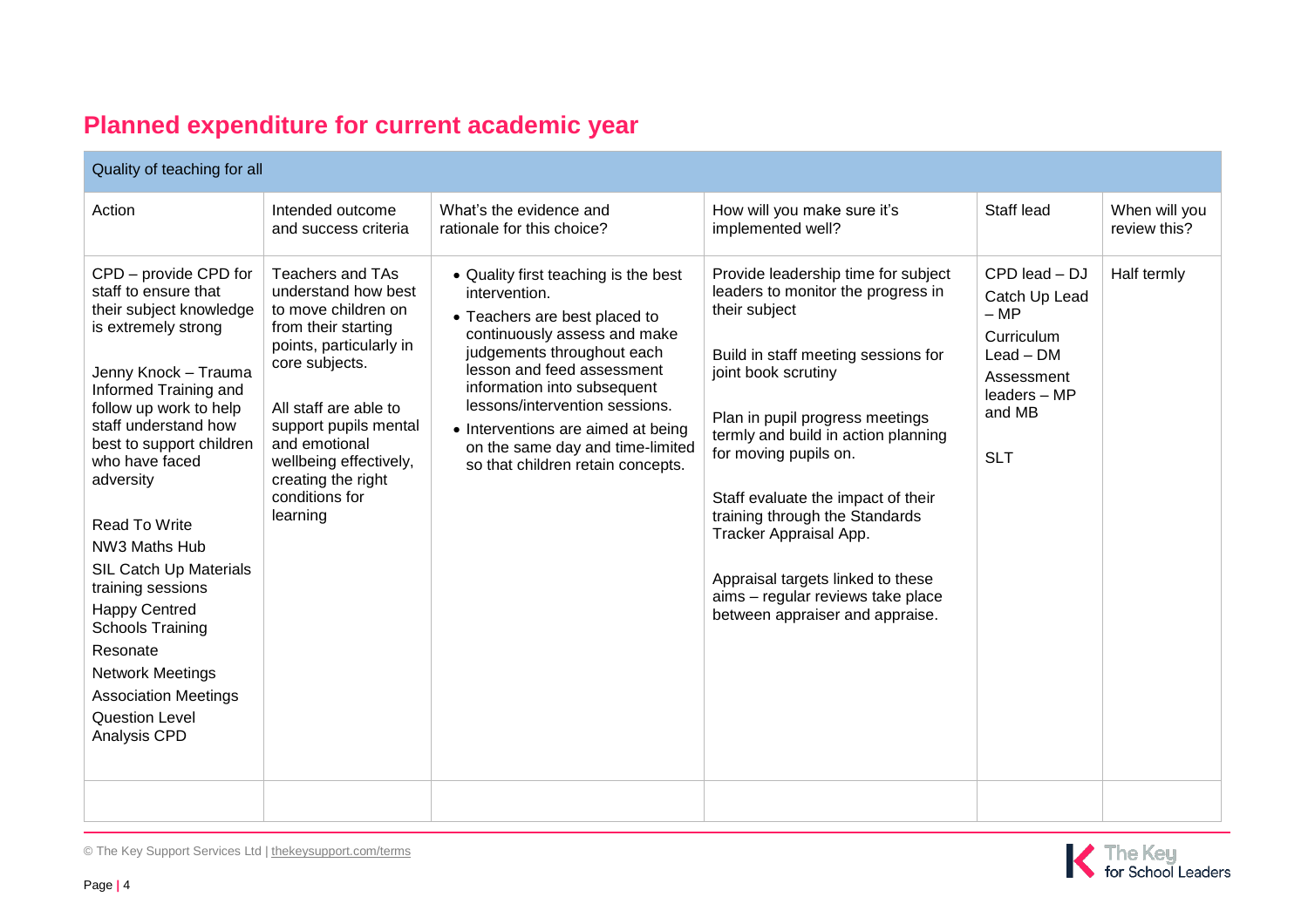| Total budgeted cost:                          |                                                                                                                                     |                                                                                                                                                                                                                     |                                                                                                                                                                                                                                                                                                                                                                                                 | £2,320                       |               |
|-----------------------------------------------|-------------------------------------------------------------------------------------------------------------------------------------|---------------------------------------------------------------------------------------------------------------------------------------------------------------------------------------------------------------------|-------------------------------------------------------------------------------------------------------------------------------------------------------------------------------------------------------------------------------------------------------------------------------------------------------------------------------------------------------------------------------------------------|------------------------------|---------------|
| <b>Targeted support</b>                       |                                                                                                                                     |                                                                                                                                                                                                                     |                                                                                                                                                                                                                                                                                                                                                                                                 |                              |               |
| Action                                        | Intended outcome                                                                                                                    | What's the evidence and                                                                                                                                                                                             | How will you make sure it's                                                                                                                                                                                                                                                                                                                                                                     | Staff lead                   | When will you |
|                                               | and success criteria                                                                                                                | rationale for this choice?                                                                                                                                                                                          | implemented well?                                                                                                                                                                                                                                                                                                                                                                               |                              | review this?  |
| Personnel to lead on<br>catch up intervention | All children to receive<br>catch up intervention<br>as required from a<br>trained member of<br>staff - TA/Teacher or<br><b>HLTA</b> | It is essential that there is no time<br>wasted for pupils who are in need of<br>catch up.<br>Pupils requiring additional support<br>need this as quickly as possible from<br>a suitably qualified member of staff. | Specific members of staff will work<br>with each key stage to offer catch up<br>intervention directly linked to the<br>lessons taught in class. Personnel<br>delivering the intervention will be well<br>trained and will liaise with class<br>teachers at all times.<br>Teachers will check on pupils'<br>progress on their return and seek<br>feedback from the nominated<br>member of staff. | $DM -$<br>Curriculum<br>Lead | Monthly       |